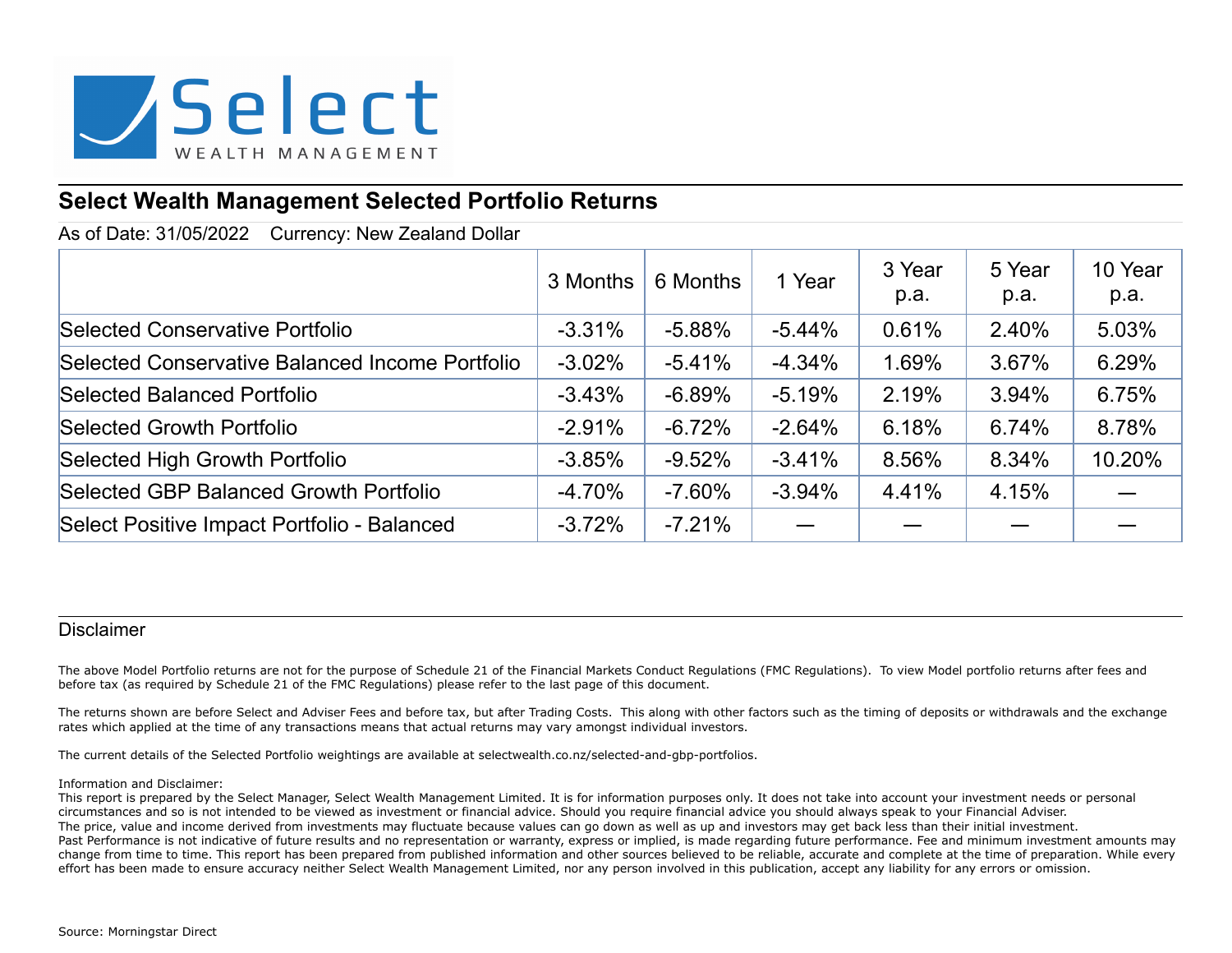

**As of 31/05/2022**

#### Custom Built Portfolio Funds

Currency: New Zealand Dollar Source Data: Total Return

|                                             | <b>Base</b>               |       | Annual<br>Report<br>12 Mth<br>Management |           | Return    |           |                          |                |                 |  |
|---------------------------------------------|---------------------------|-------|------------------------------------------|-----------|-----------|-----------|--------------------------|----------------|-----------------|--|
|                                             | Currency                  | Yield | <b>Expense</b><br>Ratio<br>(MER)         | 3 Month   | 6 Month   | 1 Year    | 3 Year<br>p.a.           | 5 Year<br>p.a. | 10 Year<br>p.a. |  |
| <b>Cash &amp; Cash Equivalents</b>          |                           |       |                                          |           |           |           |                          |                |                 |  |
| Nikko AM NZ Cash                            | <b>New Zealand Dollar</b> | 0.94  | 0.31                                     | 0.26%     | 0.47%     | 0.76%     | 1.19%                    | 1.73%          |                 |  |
| <b>NZ Fixed Interest</b>                    |                           |       |                                          |           |           |           |                          |                |                 |  |
| <b>Clarity Fixed Income</b>                 | <b>New Zealand Dollar</b> | 1.48  | 0.70                                     | $-2.03%$  | $-2.67%$  | $-4.31%$  | 0.34%                    | 2.11%          |                 |  |
| <b>Fisher New Zealand Fixed Inc Trust</b>   | <b>New Zealand Dollar</b> | 0.00  | 1.00                                     | $-4.42%$  | $-5.76%$  | $-8.91%$  | $-1.98%$                 | 0.99%          | 2.31%           |  |
| Harbour NZ Core Fixed Interest              | <b>New Zealand Dollar</b> | 2.00  | 0.65                                     | $-4.44%$  | $-5.35%$  | $-7.85%$  | $-1.47%$                 | 0.88%          | 2.61%           |  |
| Nikko AM NZ Bond                            | <b>New Zealand Dollar</b> | 1.72  | 0.65                                     | $-4.00%$  | $-5.02%$  | $-8.04%$  | $-1.32%$                 | 1.34%          | 3.00%           |  |
| Nikko AM NZ Corporate Bond                  | <b>New Zealand Dollar</b> | 1.70  | 0.70                                     | $-2.65%$  | $-3.47%$  | $-6.24%$  | $-0.23%$                 | 2.06%          | 3.71%           |  |
| <b>International Fixed Interest</b>         |                           |       |                                          |           |           |           |                          |                |                 |  |
| Bentham Global Income Fund NZD              | <b>New Zealand Dollar</b> | 3.88  | $\overline{\phantom{0}}$                 | $-0.12%$  | 1.48%     | 2.24%     | 4.17%                    | 3.91%          |                 |  |
| <b>Fisher BondPlus Fund</b>                 | <b>New Zealand Dollar</b> | 0.00  | 1.21                                     | $-5.17%$  | $-8.04%$  | $-8.15%$  | $-1.20%$                 | 0.51%          | 3.05%           |  |
| <b>Hunter Global Fixed Interest</b>         | <b>New Zealand Dollar</b> | 4.36  | 0.54                                     | $-4.12%$  | $-6.81%$  | $-6.46%$  | 0.46%                    | 1.81%          |                 |  |
| Milford Trans-Tasman Bond                   | <b>New Zealand Dollar</b> | 1.64  | 0.65                                     | $-3.64%$  | $-4.98%$  | $-7.20%$  | $-0.10%$                 | 1.95%          |                 |  |
| <b>Listed Property</b>                      |                           |       |                                          |           |           |           |                          |                |                 |  |
| <b>APN AREIT PIE Fund</b>                   | <b>New Zealand Dollar</b> | 5.61  | 1.12                                     | $-5.43%$  | $-6.69%$  | 3.41%     | $-0.15%$                 | 2.59%          |                 |  |
| <b>Harbour Real Estate Investment</b>       | <b>New Zealand Dollar</b> | 1.67  | 0.88                                     | $-8.21%$  | $-10.65%$ | $-7.99%$  | 3.28%                    |                |                 |  |
| <b>OneAnswer SAC International Property</b> | <b>New Zealand Dollar</b> | 0.00  | 1.09                                     | $-3.38%$  | $-5.39%$  | 4.27%     | 4.93%                    | 5.86%          |                 |  |
| <b>Australasian Equities</b>                |                           |       |                                          |           |           |           |                          |                |                 |  |
| <b>Castle Point Ranger Fund</b>             | <b>New Zealand Dollar</b> | 0.00  | 3.84                                     | $-13.25%$ | $-19.21%$ | $-13.21%$ | 6.89%                    | 11.67%         |                 |  |
| <b>Clarity Dividend Yield</b>               | <b>New Zealand Dollar</b> | 4.09  | 1.06                                     | $-0.60%$  | $-0.05%$  | $-0.09%$  | 5.00%                    | 6.93%          |                 |  |
| <b>Clarity Trans-Tasman Value</b>           | <b>New Zealand Dollar</b> | 2.34  | 1.06                                     | 2.49%     | 4.35%     | 7.83%     | 6.91%                    | 6.31%          | 10.10%          |  |
| Devon Alpha Fund                            | <b>New Zealand Dollar</b> | 2.93  | 1.61                                     | 2.69%     | 1.65%     | 6.01%     | 8.43%                    | 8.89%          | 11.56%          |  |
| Devon Australian                            | <b>New Zealand Dollar</b> | 3.74  | 1.68                                     | 5.28%     | 8.50%     | 7.45%     | 6.79%                    | 7.45%          | 9.40%           |  |
| <b>Devon Sustainability</b>                 | <b>New Zealand Dollar</b> | 4.19  | 1.25                                     | 0.42%     | $-2.76%$  | $-0.66%$  | $\overline{\phantom{0}}$ |                |                 |  |
| Devon Trans-Tasman Fund                     | <b>New Zealand Dollar</b> | 3.94  | 1.61                                     | 2.56%     | 3.45%     | 6.37%     | 7.31%                    | 9.05%          | 11.91%          |  |
| <b>Fisher Funds NZ Growth Fund</b>          | <b>New Zealand Dollar</b> | 0.00  | 3.52                                     | $-7.92%$  | $-20.02%$ | $-14.68%$ | 5.61%                    | 10.67%         | 13.65%          |  |
| <b>Fisher Trans Tasman Equity Trust</b>     | <b>New Zealand Dollar</b> | 0.00  | 1.67                                     | $-5.15%$  | $-16.14%$ | $-9.78%$  | 7.66%                    | 11.12%         | 12.72%          |  |
| <b>Harbour Australasian Equity</b>          | <b>New Zealand Dollar</b> | 0.00  | 1.10                                     | $-4.43%$  | $-13.32%$ | $-6.56%$  | 5.22%                    | 9.62%          | 13.27%          |  |
| Harbour Australasian Equity Income          | <b>New Zealand Dollar</b> | 3.43  | 1.08                                     | $-0.99%$  | $-2.78%$  | 2.45%     | 9.09%                    | 8.69%          | 11.87%          |  |
| <b>Milford Dynamic</b>                      | <b>New Zealand Dollar</b> | 0.00  | 1.60                                     | $-5.67%$  | $-11.68%$ | $-4.59%$  | 12.75%                   | 12.75%         | -               |  |
| Milford Trans-Tasman Equity                 | <b>New Zealand Dollar</b> | 0.82  | 1.37                                     | $-2.47%$  | $-8.11%$  | $-4.04%$  | 9.59%                    | 12.03%         | 13.41%          |  |
| Mint Australasian Equity Fd (Retail)        | <b>New Zealand Dollar</b> | 0.00  | 1.17                                     | $-5.40%$  | $-11.96%$ | $-9.74%$  | 3.43%                    | 8.65%          | 13.52%          |  |
| <b>Nikko AM Concentrated Equity</b>         | <b>New Zealand Dollar</b> | 0.75  | 2.18                                     | $-4.45%$  | $-9.87%$  | $-7.14%$  | 4.71%                    | 8.25%          | 12.69%          |  |
| Pengana Emerging Companies                  | <b>Australian Dollar</b>  | 11.22 | $\overline{\phantom{0}}$                 | $-1.90%$  | $-12.23%$ | 2.25%     | 10.15%                   | 10.64%         | 11.19%          |  |

Returns calculated on NAV movement, assuming distribution reinvested after management fee and before tax. Select Fees and Adviser Service Fees have not been deducted from the returns.<br>Information and Disclaimer:

This report is for information purposes only. It does not take into account your investment needs or personal circumstances and so is not intended to be viewed as investment or financial advice. Should you

require financial advice you should always speak to your Financial Adviser.<br>The price, value and income derived from investments may fluctuate because values can go down as well as up and investors may get back less than o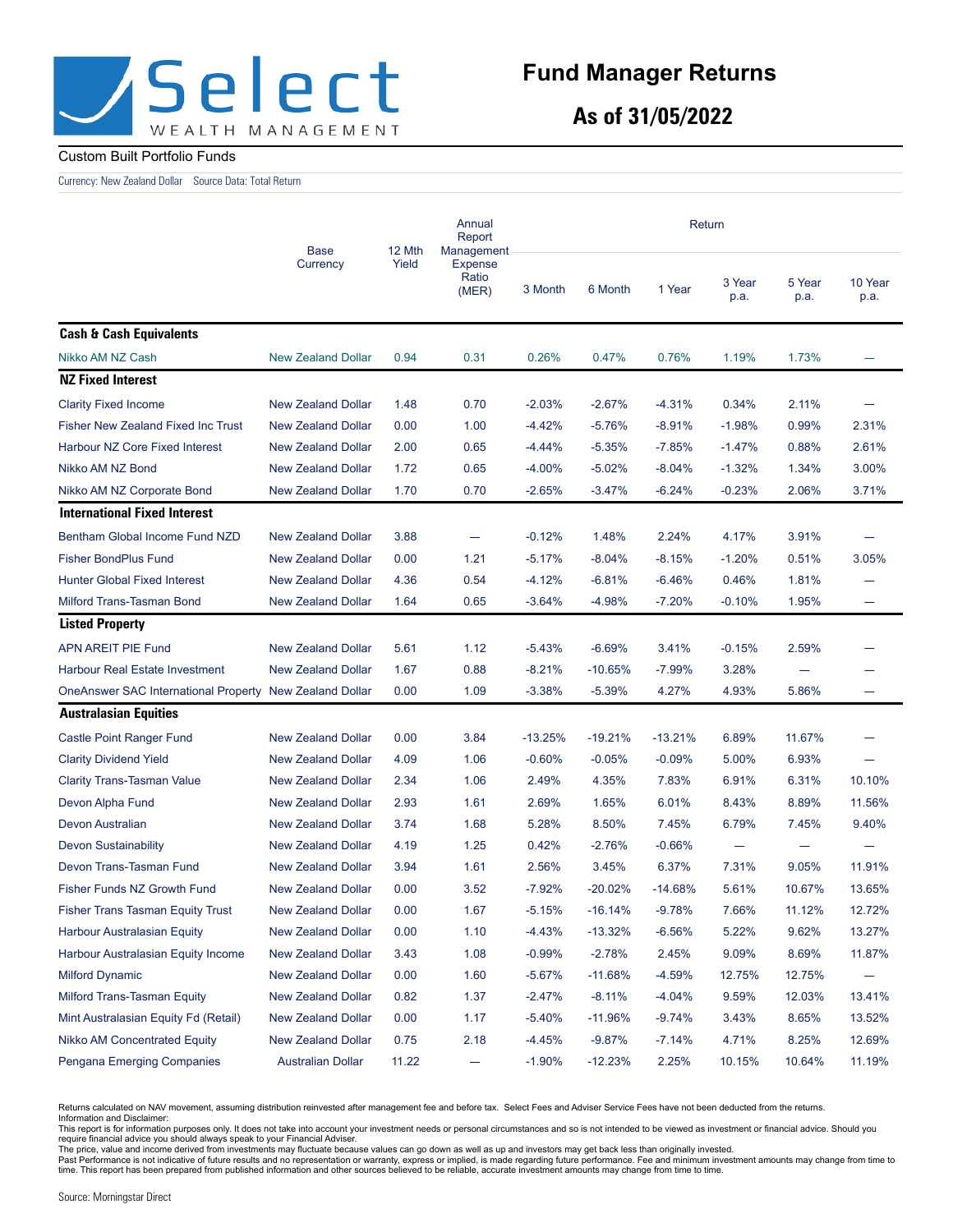

**As of 31/05/2022**

#### Custom Built Portfolio Funds

Currency: New Zealand Dollar Source Data: Total Return

|                                                           | <b>Base</b>               | 12 Mth                           | Annual<br>Report<br>Management   | Return    |           |                          |                          |                          |                 |
|-----------------------------------------------------------|---------------------------|----------------------------------|----------------------------------|-----------|-----------|--------------------------|--------------------------|--------------------------|-----------------|
|                                                           | Currency                  | Yield                            | <b>Expense</b><br>Ratio<br>(MER) | 3 Month   | 6 Month   | 1 Year                   | 3 Year<br>p.a.           | 5 Year<br>p.a.           | 10 Year<br>p.a. |
| <b>Australasian Equities</b>                              |                           |                                  |                                  |           |           |                          |                          |                          |                 |
| <b>QuayStreet NZ Equity</b>                               | <b>New Zealand Dollar</b> | 0.00                             | 1.27                             | $-3.98%$  | $-8.50%$  | $-5.33%$                 | 5.62%                    | 10.13%                   | 13.12%          |
| <b>TAHITO Te Tai o Rehua Fd</b>                           | <b>New Zealand Dollar</b> | $\overline{\phantom{0}}$         |                                  | 1.22%     | $-2.37%$  | $\overline{\phantom{0}}$ |                          |                          |                 |
| <b>International Equities</b>                             |                           |                                  |                                  |           |           |                          |                          |                          |                 |
| Apostle Dundas Global Equity Class C                      | <b>Australian Dollar</b>  | 0.19                             |                                  | $-3.97%$  | $-11.37%$ | 2.21%                    | 13.19%                   | 13.04%                   |                 |
| Nikko AM ARK Disruptive Innovation                        | <b>New Zealand Dollar</b> | 0.00                             | 1.30                             | $-27.75%$ | $-53.41%$ | $-52.73%$                |                          |                          |                 |
| Nikko AM Global Shares                                    | <b>New Zealand Dollar</b> | 0.00                             | 1.20                             | $-1.88%$  | $-9.49%$  | $-0.33%$                 | 12.77%                   | $\overline{\phantom{0}}$ |                 |
| <b>OneAnswer SAC International Share</b>                  | <b>New Zealand Dollar</b> | 0.00                             | 1.10                             | $-3.41%$  | $-7.83%$  | $-0.96%$                 | 10.79%                   | 10.33%                   | 13.36%          |
| <b>Premium Asia</b>                                       | <b>Australian Dollar</b>  | 29.69                            | —                                | $-5.43%$  | $-9.97%$  | $-16.16%$                | 9.59%                    | 8.55%                    | 9.77%           |
| <b>Russell Investments Sust Glbl Shrs</b>                 | <b>New Zealand Dollar</b> |                                  | 0.34                             | $-3.39%$  |           |                          |                          |                          |                 |
| International Equities - 50% hedged                       |                           |                                  |                                  |           |           |                          |                          |                          |                 |
| <b>Clarity Global Shares</b>                              | <b>New Zealand Dollar</b> | 0.00                             | 1.06                             | $-0.16%$  | $-2.21%$  | 4.45%                    | 12.26%                   | 10.04%                   |                 |
| <b>Clarity-Capital Group New Perspective</b>              | <b>New Zealand Dollar</b> | 0.00                             | 1.31                             | $-6.61%$  | $-15.95%$ | $-7.83%$                 |                          |                          |                 |
| <b>International Equities - hedged</b>                    |                           |                                  |                                  |           |           |                          |                          |                          |                 |
| Nikko AM Global Shares Hedged                             | <b>New Zealand Dollar</b> | 0.00                             | 1.20                             | $-5.01%$  | $-13.49%$ | $-10.86%$                | 10.84%                   |                          |                 |
| Russell Investments Hdg Sust Glbl Shrs New Zealand Dollar |                           | $\overbrace{\phantom{12322111}}$ | 0.36                             | $-4.96%$  |           | -                        | $\overline{\phantom{m}}$ |                          |                 |
| Vanguard Ethically Cons Intl ShrsIdxNZENew Zealand Dollar |                           | 1.08                             | —                                | $-6.68%$  | $-12.62%$ | $-5.74%$                 | 12.21%                   |                          |                 |
| Vanguard Intl Shs Sel Exclusions IdxNZINew Zealand Dollar |                           | 2.90                             | -                                | $-4.91%$  | $-8.88%$  | $-2.47%$                 | 12.15%                   | 9.80%                    |                 |

Returns calculated on NAV movement, assuming distribution reinvested after management fee and before tax. Select Fees and Adviser Service Fees have not been deducted from the returns.<br>Information and Disclaimer:

This report is for information purposes only. It does not take into account your investment needs or personal circumstances and so is not intended to be viewed as investment or financial advice. Should you

require financial advice you should always speak to your Financial Adviser.<br>The price, value and income derived from investments may fluctuate because values can go down as well as up and investors may get back less than o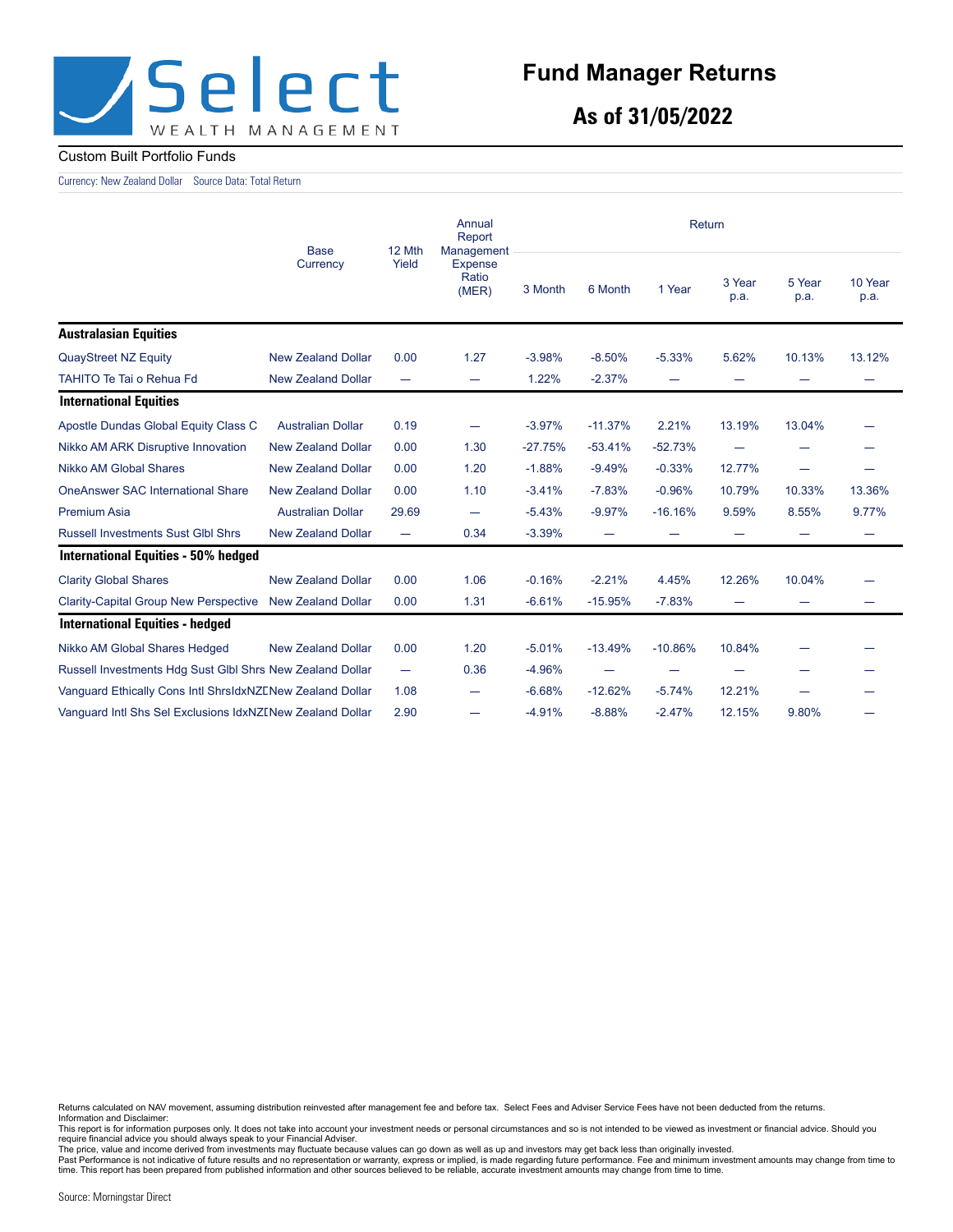

## **Fund Manager Returns**

**As of 31/05/2022**

#### Custom Built Portfolio Funds

Currency: New Zealand Dollar Source Data: Market Return

|                                          |                           | 12 Mth<br>Yield | Return    |            |           |                                  |                          |                          |  |
|------------------------------------------|---------------------------|-----------------|-----------|------------|-----------|----------------------------------|--------------------------|--------------------------|--|
|                                          | Base<br>Currency          |                 | 3 Month   | 6 Month    | 1 Year    | 3 Year<br>p.a.                   | 5 Year<br>p.a.           | 10 Year<br>p.a.          |  |
| <b>NZ Fixed Interest</b>                 |                           |                 |           |            |           |                                  |                          |                          |  |
| Smartshares NZ Bond                      | New Zealand Dollar        | 2.58            | $-1.67%$  | $-2.01%$   | $-3.61%$  | 0.85%                            | 2.46%                    |                          |  |
| <b>International Fixed Interest</b>      |                           |                 |           |            |           |                                  |                          |                          |  |
| iShares Core £ Corp Bond ETF GBP Dist    | Pound Sterling            | 2.29            | $-7.13%$  | $-12.93%$  | $-11.93%$ | $-0.71%$                         | 1.49%                    | 3.23%                    |  |
| iShares Core UK Gilts ETF GBP Dist       | Pound Sterling            | 0.94            | $-9.75%$  | $-15.46%$  | $-11.92%$ | $-2.72%$                         | 0.43%                    | 1.07%                    |  |
| Smartshares Global Bond                  | New Zealand Dollar        | 1.84            | $-2.93%$  | $-4.87%$   | $-4.40%$  | 1.07%                            | 1.99%                    | —                        |  |
| <b>Listed Property</b>                   |                           |                 |           |            |           |                                  |                          |                          |  |
| iShares UK Property ETF GBP Dist         | Pound Sterling            | 2.38            | $-5.86%$  | $-7.07%$   | 2.73%     | 5.00%                            | 3.91%                    | 7.34%                    |  |
| Smartshares NZ Property                  | New Zealand Dollar        | 3.64            | $-9.72%$  | $-10.48%$  | $-11.05%$ | 1.53%                            | 7.72%                    |                          |  |
| <b>Australasian Equities</b>             |                           |                 |           |            |           |                                  |                          |                          |  |
| Smartshares Aus Top 20                   | New Zealand Dollar        | 3.71            | 8.96%     | 9.34%      | 7.86%     | 9.57%                            | 9.43%                    | 7.79%                    |  |
| Smartshares NZ Top 50                    | New Zealand Dollar        | 2.78            | $-4.60%$  | $-9.29%$   | $-7.24%$  | 5.57%                            | 10.01%                   | 13.68%                   |  |
| Smartshares S&P/ASX 200 ETF              | New Zealand Dollar        | 3.10            | 6.45%     | 6.17%      | 7.96%     |                                  |                          |                          |  |
| Smartshares S&P/NZX 50 ETF               | <b>New Zealand Dollar</b> | 2.41            | $-5.36%$  | $-11.49%$  | $-8.13%$  | $\overbrace{\phantom{12322111}}$ | $\overline{\phantom{0}}$ | $\overline{\phantom{0}}$ |  |
| <b>International Equities</b>            |                           |                 |           |            |           |                                  |                          |                          |  |
| Baillie Gifford Japan Ord                | Pound Sterling            | 0.77            | $-13.41%$ | $-24.25%$  | -29.55%   | $-0.75%$                         | 3.91%                    | 14.01%                   |  |
| Bankers Ord                              | Pound Sterling            | 1.99            | $-6.34%$  | $-11.59%$  | $-7.78%$  | 7.85%                            | 9.47%                    | 12.44%                   |  |
| <b>BlackRock Greater Europe Ord</b>      | Pound Sterling            | 1.28            | $-15.62%$ | $-33.66%$  | $-23.71%$ | 11.16%                           | 10.49%                   | 12.58%                   |  |
| <b>BMO Global Smaller Companies Ord</b>  | Pound Sterling            | 1.06            | $-2.48%$  | $-9.71%$   | $-7.87%$  | 5.93%                            | 5.64%                    | 10.89%                   |  |
| City of London Ord                       | Pound Sterling            | 4.74            | 3.62%     | 12.93%     | 12.26%    | 6.39%                            | 5.39%                    | 8.37%                    |  |
| iShares Core FTSE 100 ETF GBP Dist       | Pound Sterling            | 3.43            | 0.97%     | 9.27%      | 11.32%    | 5.74%                            | 5.43%                    | 6.85%                    |  |
| iShares Core MSCI EAFE ETF               | <b>US Dollar</b>          | 3.75            | $-1.12%$  | $-4.06%$   | $-0.82%$  | 6.64%                            | 6.17%                    | —                        |  |
| iShares Core MSCI Emerging Markets ETF   | <b>US Dollar</b>          | 3.47            | $-4.50%$  | $-6.74%$   | $-9.13%$  | 5.22%                            | 5.64%                    |                          |  |
| iShares Core S&P 500 ETF                 | <b>US Dollar</b>          | 1.42            | $-1.37%$  | $-4.87%$   | 11.49%    | 16.47%                           | 15.35%                   | 16.01%                   |  |
| iShares Core S&P Mid-Cap ETF             | <b>US Dollar</b>          | 1.41            | $-1.41%$  | $-2.44%$   | 4.43%     | 13.29%                           | 11.42%                   | 13.79%                   |  |
| iShares FTSE 250 ETF GBP Dist            | Pound Sterling            | 2.36            | $-4.57%$  | $-9.03%$   | $-9.49%$  | 4.34%                            | 3.75%                    | 8.45%                    |  |
| iShares MSCI World Small Cap ETF USD Acc | <b>US Dollar</b>          | 0.00            | $-4.09%$  | $-7.38%$   | $-2.86%$  | 9.79%                            |                          |                          |  |
| JPMorgan Emerging Markets Ord            | Pound Sterling            | 1.13            | $-7.09%$  | $-15.15%$  | -19.74%   | 5.90%                            | 9.10%                    | 8.33%                    |  |
| JPMorgan Global Growth & Income Ord      | Pound Sterling            | 4.64            | $-2.78%$  | 0.00%      | 6.11%     | 15.66%                           | 13.23%                   | 14.61%                   |  |
| Mercantile Ord                           | Pound Sterling            | 2.90            | -10.26%   | -19.95%    | -24.68%   | 3.31%                            | 5.16%                    | 10.84%                   |  |
| Monks Ord                                | Pound Sterling            | 0.19            | $-12.22%$ | $-29.47%$  | -27.08%   | 5.02%                            | 8.49%                    | 12.12%                   |  |
| <b>RIT Capital Partners Ord</b>          | Pound Sterling            | 0.00            | $-3.23%$  | $-8.76%$   | $-2.64%$  | 8.51%                            | 8.56%                    | 9.57%                    |  |
| Schroder AsiaPacific Ord                 | Pound Sterling            | 1.65            | $-6.27%$  | $-7.63%$   | $-14.34%$ | 8.79%                            | 8.44%                    | 9.87%                    |  |
| Scottish Mortgage Ord                    | Pound Sterling            | 0.41            | $-21.97%$ | $-46.23%$  | -32.90%   | 17.55%                           | 17.27%                   | 20.55%                   |  |
| SPDR® S&P 500 ETF Trust                  | US Dollar                 | 1.41            | $-1.38%$  | $-4.87%$   | 11.40%    | 16.44%                           | 15.28%                   | 15.94%                   |  |
| Templeton Emerging Mkts Invmt Tr TEMIT   | Pound Sterling            | 2.22            | $-6.61%$  | $-12.77\%$ | -23.18%   | 3.55%                            | 6.02%                    | 5.30%                    |  |
| Vanguard FTSE 250 ETF GBP Acc            | Pound Sterling            | 2.93            | $-4.18%$  | $-8.37%$   | $-6.80%$  |                                  |                          |                          |  |

Returns calculated on NAV movement, assuming distribution reinvested after management fee and before tax. Select Fees and Adviser Service Fees have not been deducted from the returns. Information and Disclaimer:

This report is for information purposes only. It does not take into account your investment needs or personal circumstances and so is not intended to be viewed as investment or financial advice. Should you<br>require financia

The price, value and income derived from investments may fluctuate because values can go down as well as up and investors may get back less than originally invested.<br>Past Performance is not indicative of future results and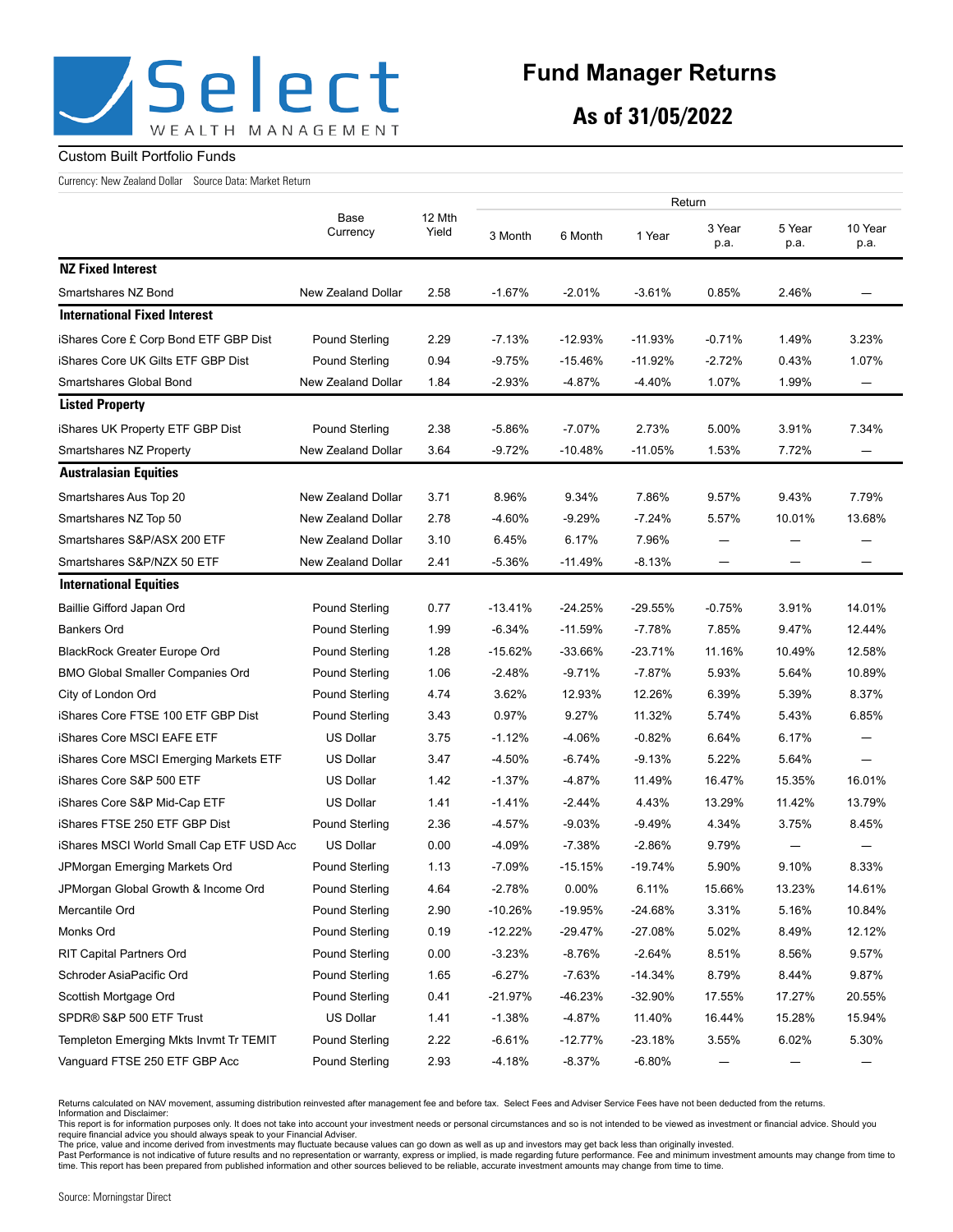

## **Fund Manager Returns**

**As of 31/05/2022**

#### Custom Built Portfolio Funds

Currency: New Zealand Dollar Source Data: Market Return

|                                |                  | 12 Mth<br>Yield | Return   |          |          |                |                |                 |  |
|--------------------------------|------------------|-----------------|----------|----------|----------|----------------|----------------|-----------------|--|
|                                | Base<br>Currency |                 | 3 Month  | 6 Month  | Year     | 3 Year<br>p.a. | 5 Year<br>p.a. | 10 Year<br>p.a. |  |
| <b>International Equities</b>  |                  |                 |          |          |          |                |                |                 |  |
| Vanguard FTSE Europe ETF       | <b>US Dollar</b> | 3.26            | $-0.02%$ | $-3.67%$ | $-0.12%$ | 7.58%          | 6.20%          | 9.25%           |  |
| Vanguard Total World Stock ETF | <b>US Dollar</b> | 2.09            | $-2.17%$ | $-5.50%$ | 3.62%    | 11.88%         | 10.96%         | 12.08%          |  |

Returns calculated on NAV movement, assuming distribution reinvested after management fee and before tax. Select Fees and Adviser Service Fees have not been deducted from the returns. Information and Disclaimer:

This report is for information purposes only. It does not take into account your investment needs or personal circumstances and so is not intended to be viewed as investment or financial advice. Should you<br>require financia

The price, value and income derived from investments may fluctuate because values can go down as well as up and investors may get back less than originally invested.<br>Past Performance is not indicative of future results and